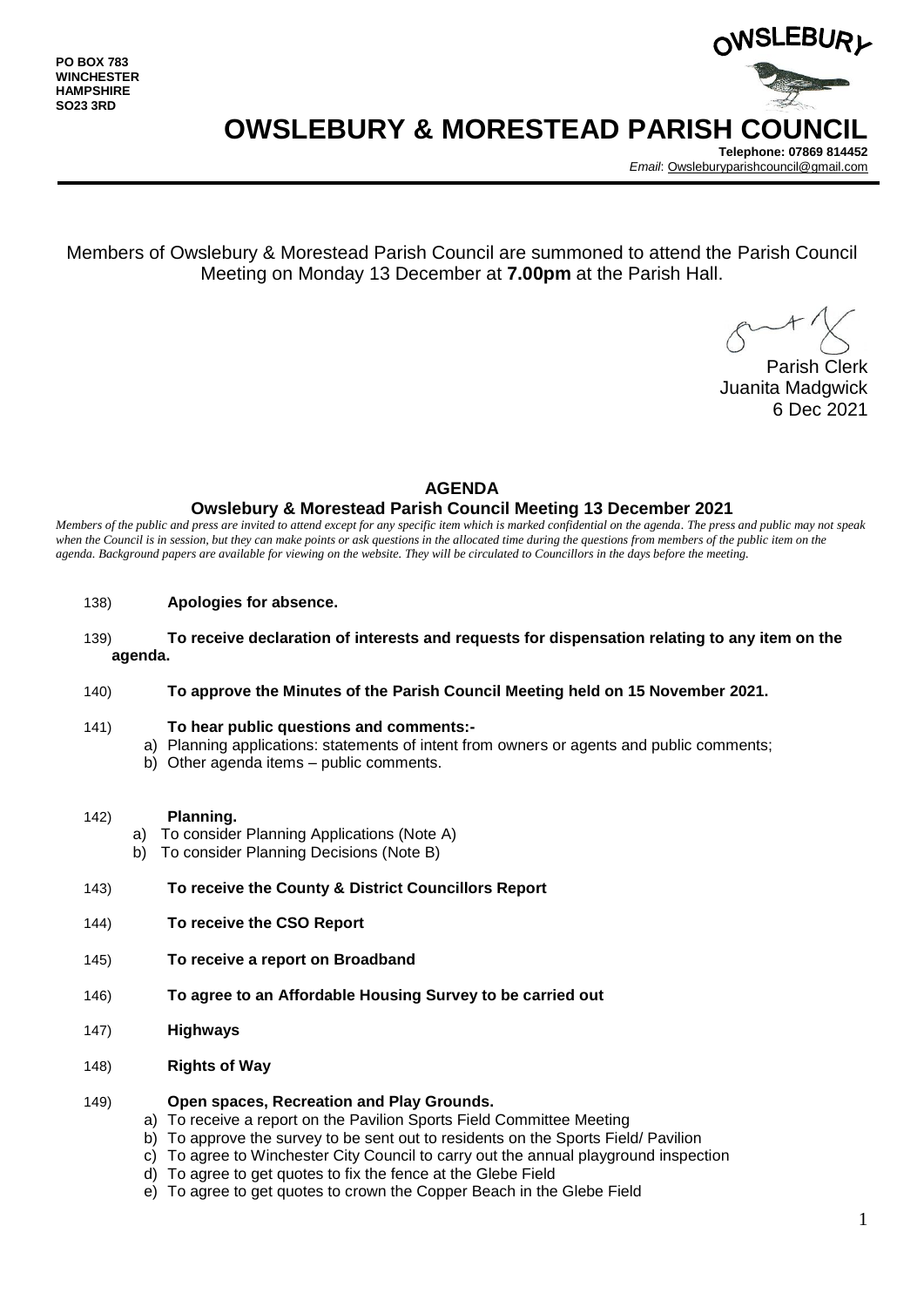

# **OWSLEBURY & MORESTEAD PARISH COUNCIL**

**Telephone: 07869 814452** *Email*[: Owsleburyparishcouncil@gmail.com](mailto:Owsleburyparishcouncil@gmail.com)

### 150) **Finance, administration and statutory matters.**

- a) To note payments made since the last meeting and note receipts and to approve proposed payments.
- b) To review and agree the budget for 2022/23
- c) To agree on the Precept for 2022/23
- d) To review and adopt the Children and Vulnerable Adults Policy
- e) To review and adopt the Data Protection Policy

### 151) **Information exchange and Agenda items for next meeting.**

152) **To agree a date of the next council meeting**